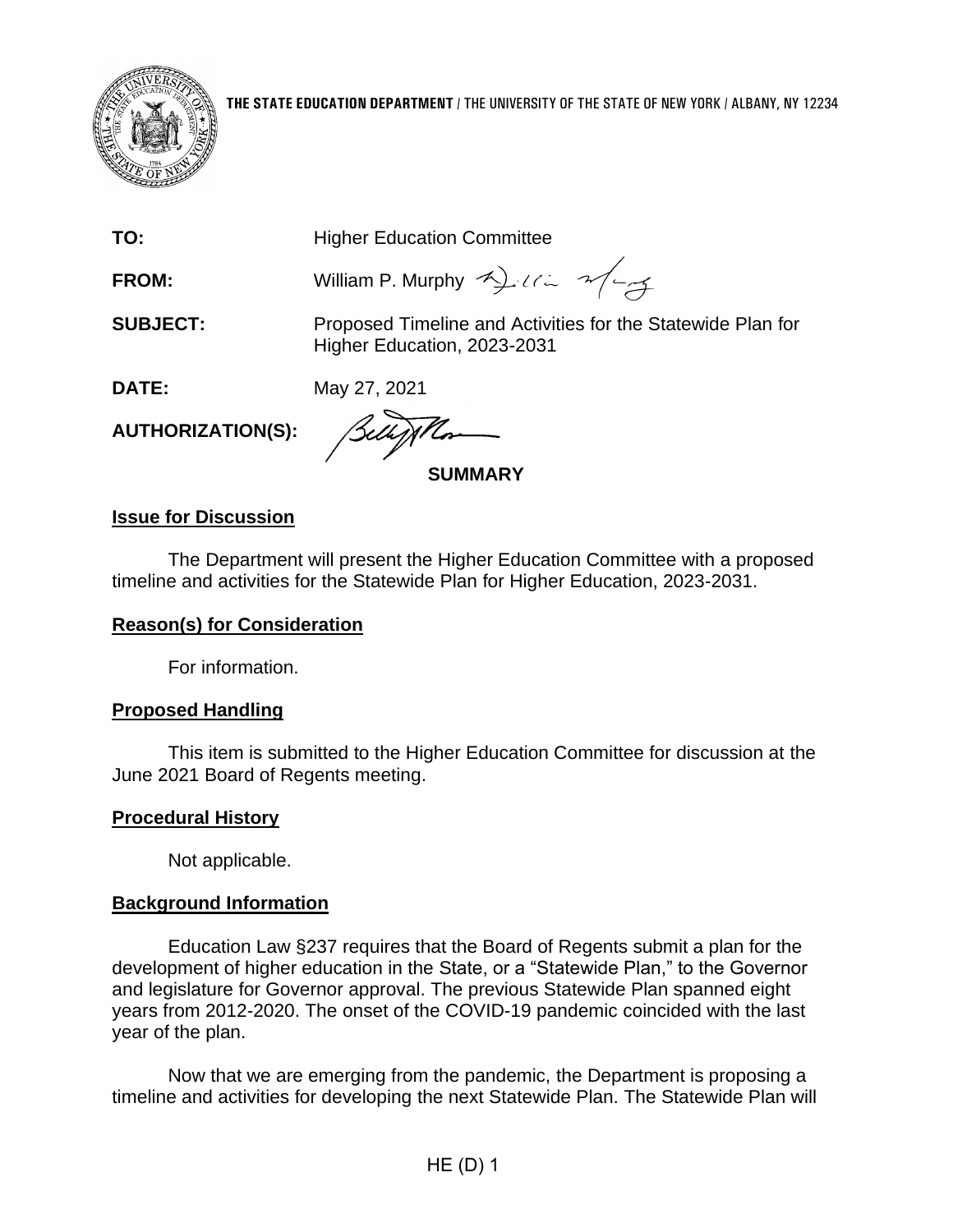include information from the master plans submitted to the Department from the four higher education sectors (SUNY, CUNY, independent colleges and universities and proprietary).

## Overview of the Statewide Planning Process

Pursuant to Education Law §237(1), master planning for higher education in New York State should:

- Define and differentiate the missions and objectives of higher education and institutions of higher education.
- Identify the needs, problems, societal conditions and interest of the citizens of the State of New York to which programs of higher education may most appropriately be addressed.
- Develop programs to meet the needs, solve the problems, and respond to the public's needs by setting goals, describing the time required to meet those goals, identifying the resources needed to achieve the goals, and establishing priorities.
- Include sufficient detail to allow planners, stakeholders, and citizens themselves to evaluate the needs, objectives, program proposals, priorities, costs and results of higher education.
- Optimize the use of resources and evaluate program effectiveness.

An Advisory Council on Higher Education will be convened to advise the Department and Board of Regents throughout the statewide planning process. The Council will include the SUNY Chancellor, CUNY Chancellor, and a representative from the Commission of Independent Colleges and Universities (CICU) per Education Law §237(7). Following past practice, the Department plans to invite each invitee and a representative from the Association of Proprietary Colleges to identify up to four members to join them on the Advisory Council.

Each sector will develop a master plan that will address the following foundational topics based on Education Law §§354(1) and 6206(3)(a):

- Plans for new curricula:
- Plans for new facilities;
- Plans for changes in student admission policies;
- Projected student enrollment;
- A description of the sector's relationship to other colleges and universities, public, independent and proprietary, within the State; and
- Projection standards and overall expenditure projections of capital and operating costs (for informational purposes only).

These master plans will help form the basis of the Statewide Plan.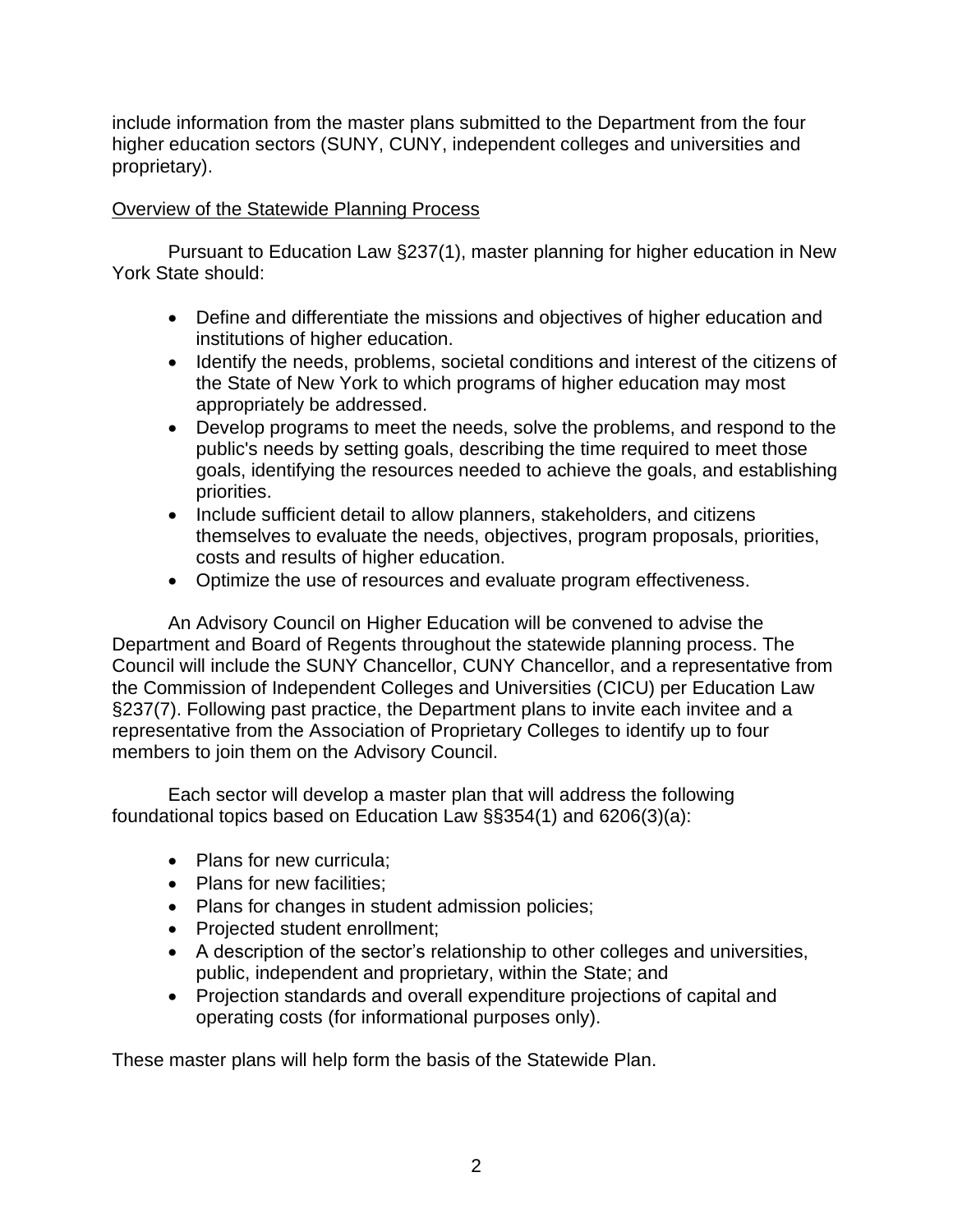#### Draft Topics in the Statewide Plan

In past Statewide Plans, the Board of Regents included a set of topics that sectors would address in their master plans. After reviewing the topics from past plans, reflecting on the Regents' and Department's priorities, and considering concerns from the field, the Department offers the following five topics as a starting point for further thought and discussion:

- Engaging in collaborative, mutually beneficial partnerships with the P-12 community to strengthen the P-20 system.
- Ensuring equity, diversity, and inclusion in the P-20 system, including students in the educator and licensed professional career tracks.
- Improving accessibility, student support services, and academic outcomes.
- Preparing students for the current and future needs of communities, society, and the workforce.
- Transforming operations, structures, and programs in response to the evolving higher education landscape, post-pandemic realities, and student demographics.

#### Proposed Timeline and Next Steps

A detailed timeline of the statewide planning process is attached. The timeline may be adjusted during the process, depending upon, for example, the continuing impact of the COVID-19 pandemic on institutions of higher education and the Department.

In the first phase of the process, the Department will work with the Board of Regents, Advisory Council, and stakeholders on developing the set of topics. The Department will present draft topics again to the Board of Regents in fall 2021 based on feedback from the field.

The list of topics will be presented to the Board of Regents for final approval in winter 2022. Immediately after the meeting in which it is approved, the Department will send a bulletin to each sector announcing the statewide planning process, listing the topics to be addressed in their sector master plans, and providing the deadline for submission of the plans to the Department. The sector master plans would be due to the Department on January 1, 2023, giving sectors approximately one year to develop their plans.

While the sectors develop their plans, the Department will begin the next phase of the statewide planning process by collecting and analyzing data about institutions of higher education and their students. The Department will also begin drafting sections of the Statewide Plan, drafts of which will be presented to the Board of Regents at meetings in 2022 for feedback and approval. The Advisory Council will also provide feedback on the draft sections.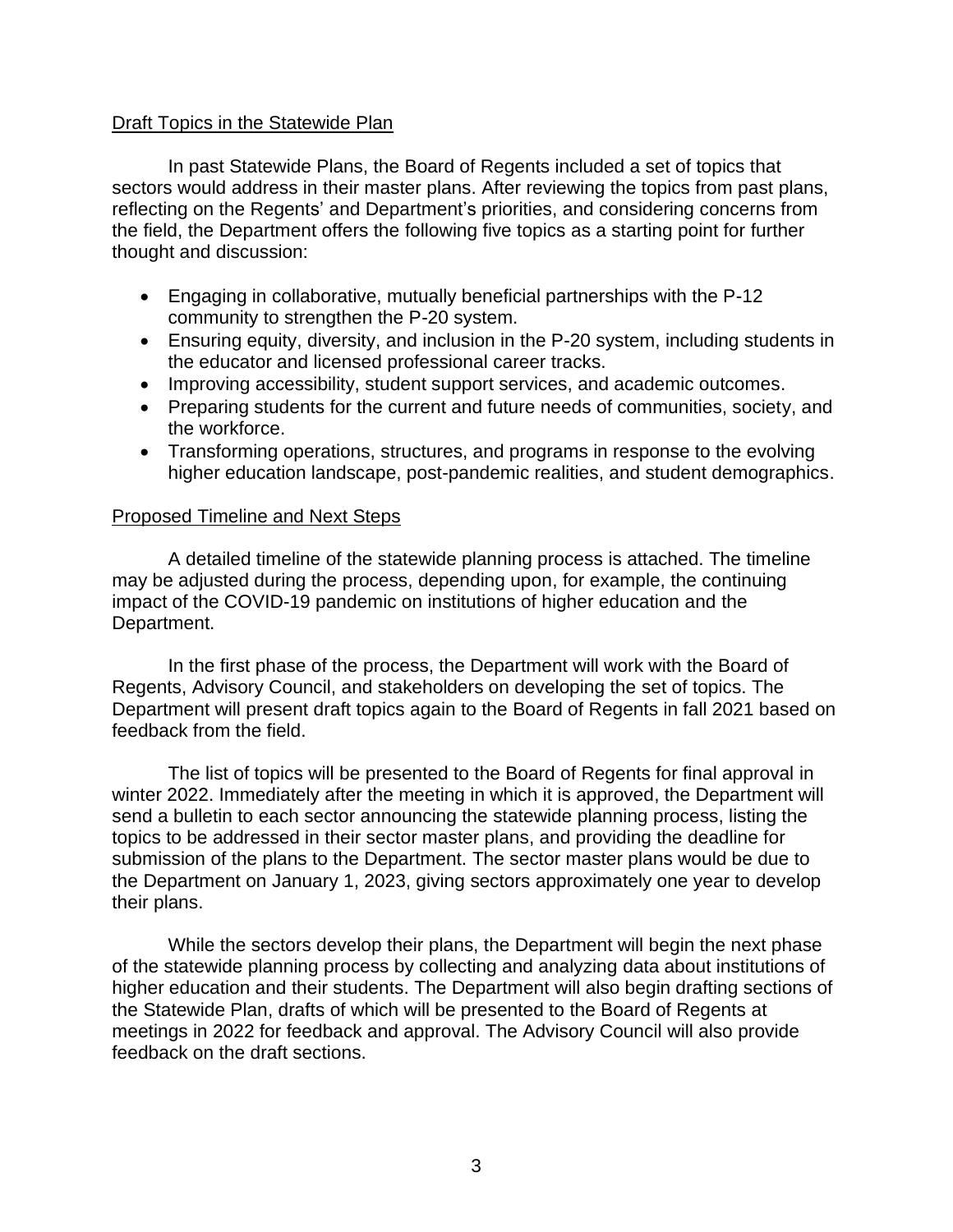After the Department receives the sector master plans, the Department will incorporate the master plans into a draft Statewide Plan. The draft Statewide Plan will be presented to the Board of Regents in spring 2023 for feedback. The Advisory Council will also provide feedback on the draft plan. In addition, the Department will collect feedback on the draft plan at public hearings as required by Education Law §237(4). The final Statewide Plan will then be presented to the Board of Regents for approval by summer 2023.

#### **Related Regents Items**

October 2012: [Statewide Plan for Higher Education](https://www.regents.nysed.gov/common/regents/files/documents/meetings/2012Meetings/October2012/1012hea1.pdf) (https://www.regents.nysed.gov/common/regents/files/documents/meetings/2012Meetin gs/October2012/1012hea1.pdf)

#### **Recommendation**

Not applicable.

### **Timetable for Implementation**

Not applicable.